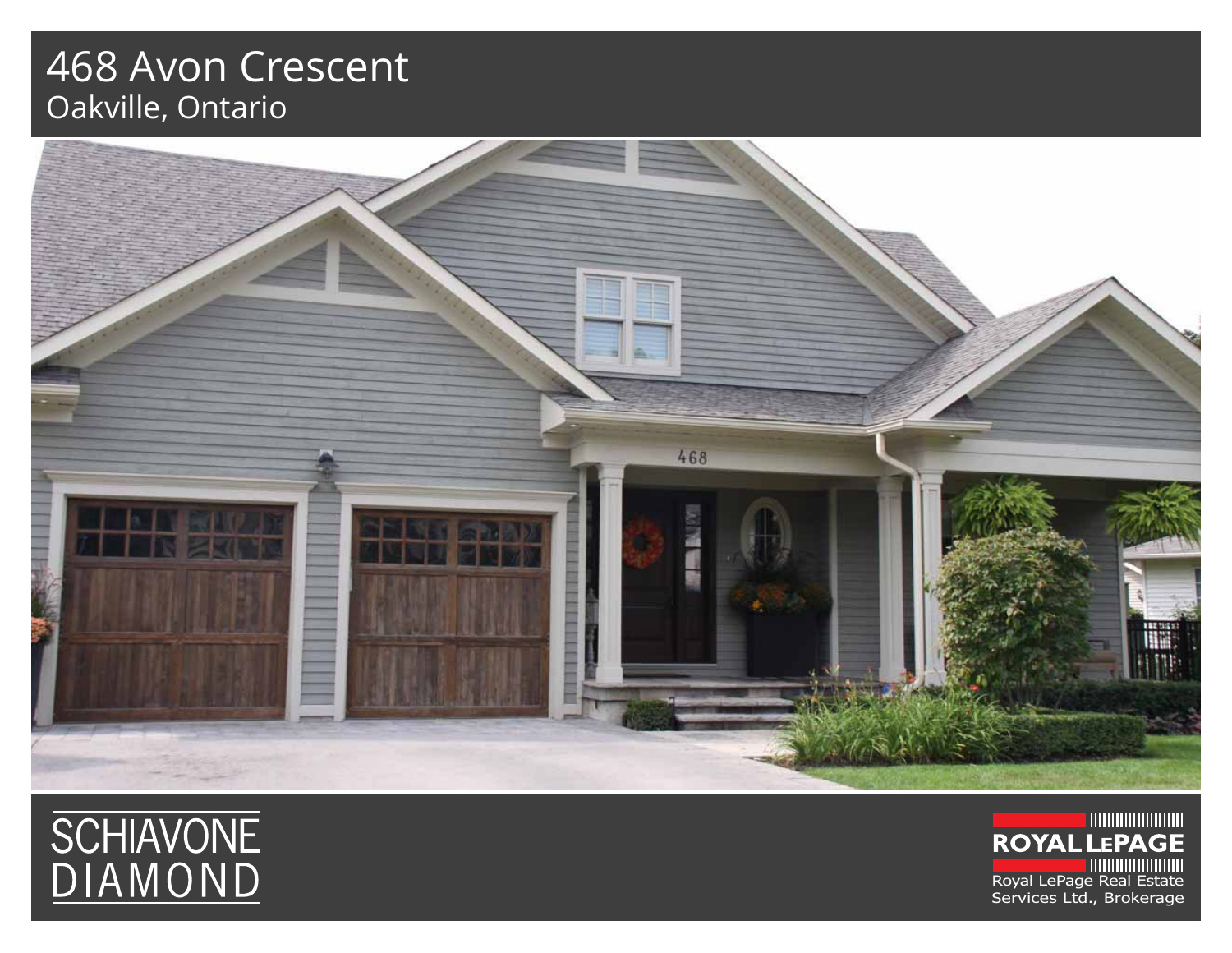## 468 Avon Crescent Nain Level

### **Foyer**

Limestone tiled floor, single door entry with sidelight windows, oval porthole window, crown moulding, wood stairs with white painted pickets and broadloom runner, pot lights, chandelier, coat closet, panelled wall

### **Great Room**

Hardwood floor, gas fireplace with white mantle and built-in bookcases, pot lights, crown moulding, pot lights, 2 sets of double garden doors to covered rear porch

## **Dining Room**

Hardwood floor, crown moulding, pot lights, 3 large windows with drapes and rods, drum pendant light

## **Kitchen**

Hardwood floor, white custom cabinetry with grey cabinets on large island, granite counters, double stainless steel undermount sink with brushed stainless pull-out faucet, Wolf 5-burner gas cooktop, pot filler faucet, stainless steel wall oven, built-in Panasonic stainless steel microwave, Kitchen Aid stainless steel fridge, Miele dishwasher, crown moulding, under cabinet lighting, pot lights, chef desk area with wood countertop, large window overlooking rear yard, separate server with white custom glass front cabinets, bar sink, granite counter, beverage fridge, opened to dining room

## **Office/Den**

Hardwood floor, window with rear yard view, storage closet

## **2pc Bath**

Limestone tile floor, crown moulding, pedestal sink

## **Laundry**

Limestone floor, coat closet, upper and lower white cabinets, quartz countertop, large stainless steel laundry sink with chrome faucet, decorative tile backsplash, window with side yard view, front loading Whirlpool washer and dryer



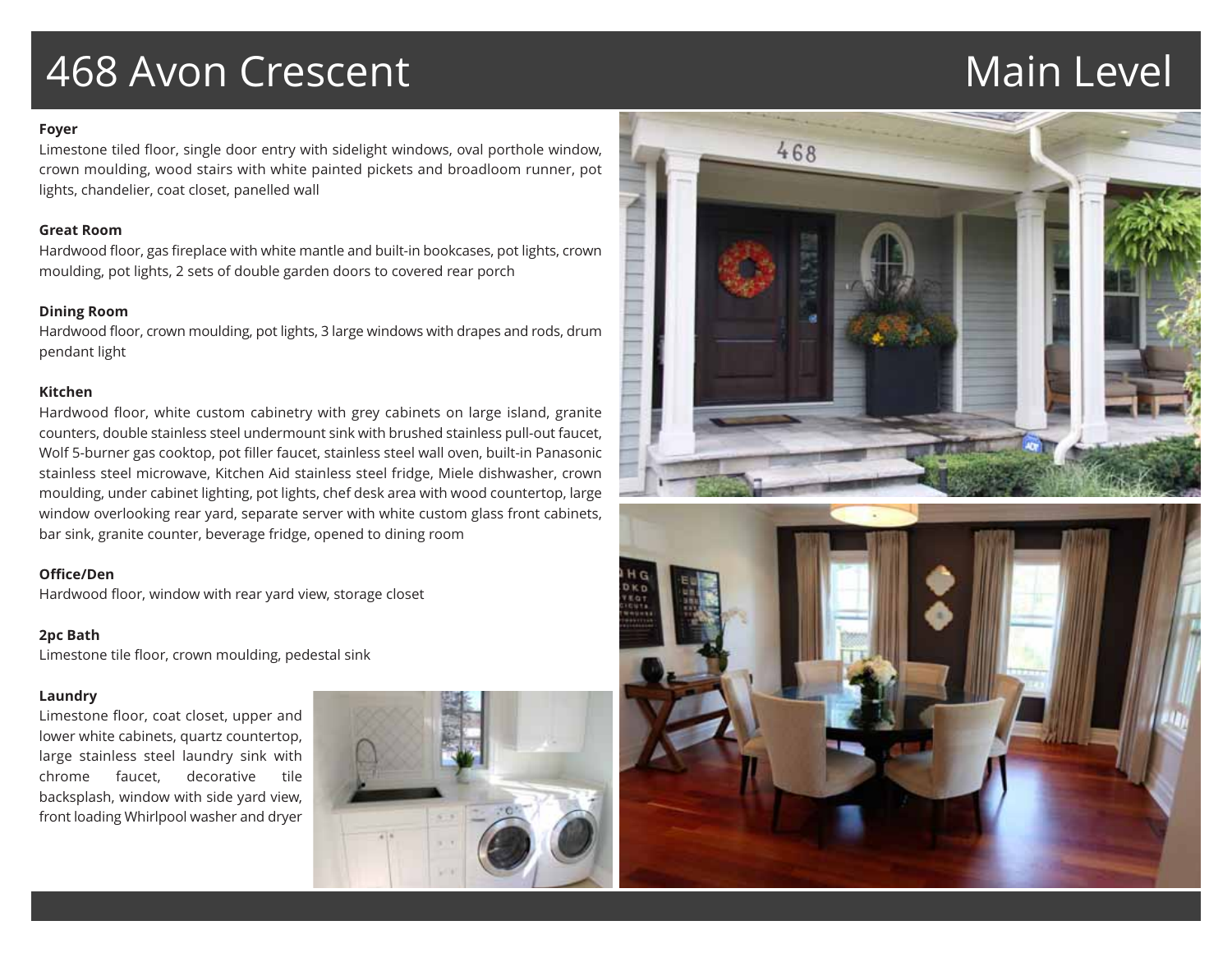## 468 Avon Crescent Main Level

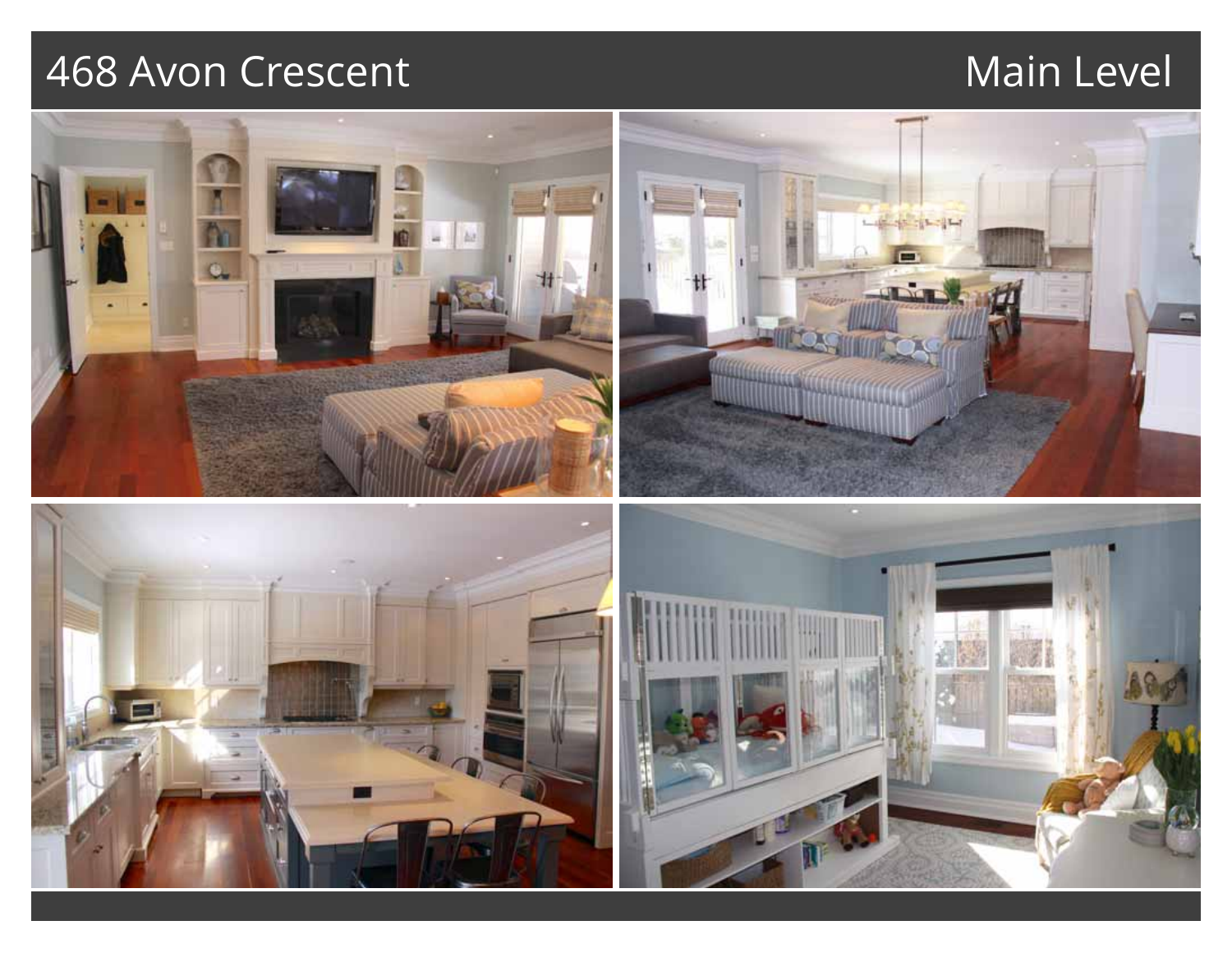## 468 Avon Crescent View Upper Level

### **Master Bedroom**

Hardwood floor, crown moulding, drum pendant light, pot lights, walk-in closet with custom organizers

### **5 pc Ensuite Bath**

Marble tile floor, dark wood vanity with double undermount sinks and quartz counter, deep soaker tub with marble tile surround, separate glass enclosed shower with marble tile surround, pot lights

## **2nd Bedroom**

Hardwood floor, large closet, window overlooking front yard, ensuite privilege

### **3rd Bedroom**

Hardwood floor, large closet, window overlooking side yard, ensuite privilege

### **4pc Bath**

Custom white vanity with marble counter, double sinks with chrome faucets, large framed mirror, schoolhouse sconce lights, deep tub with mosaic tile surround, window

## **4th Bedroom**

Hardwood floor, large closet, window overlooking side yard

### **4pc Ensuite Bath**



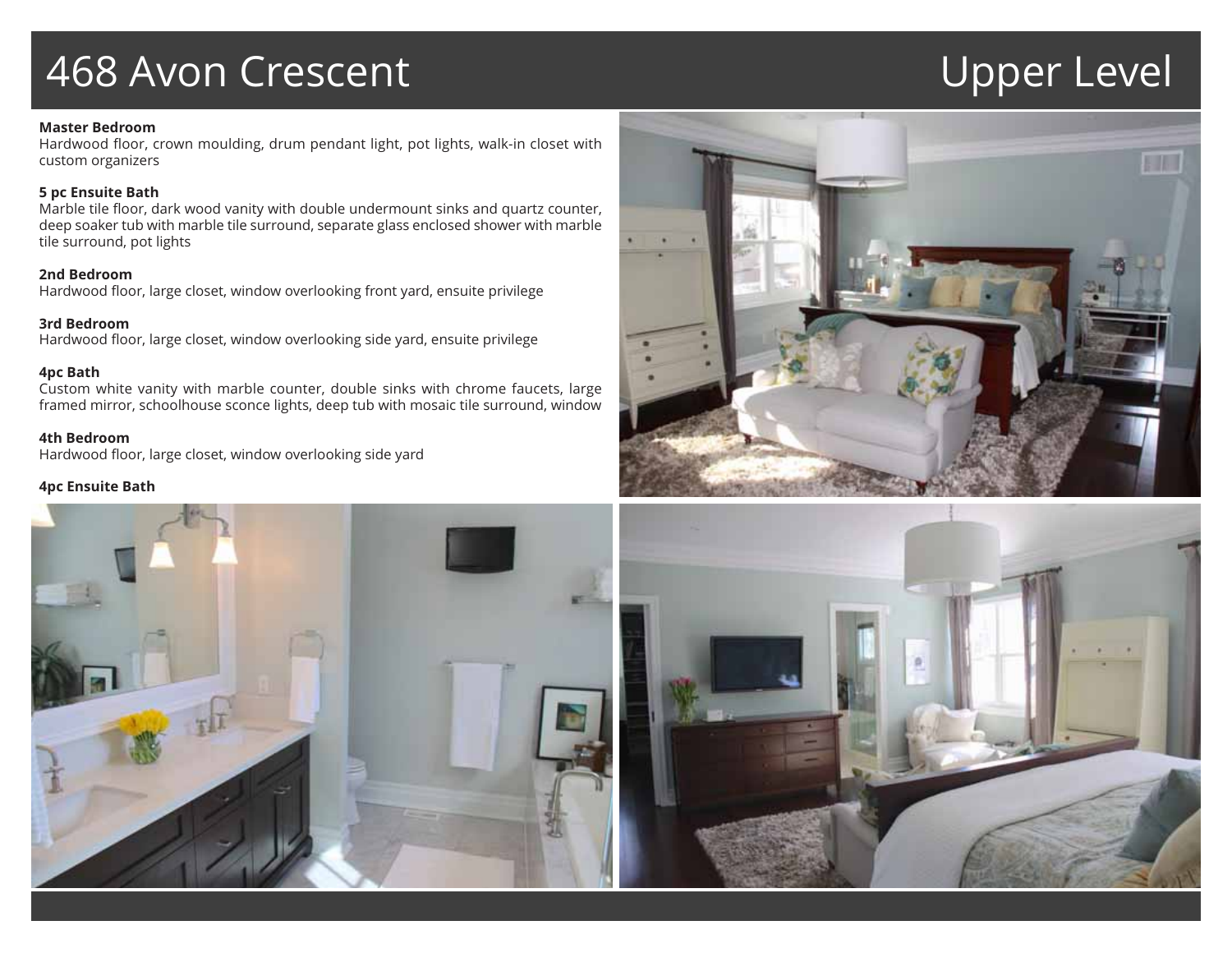# 468 Avon Crescent Upper Level

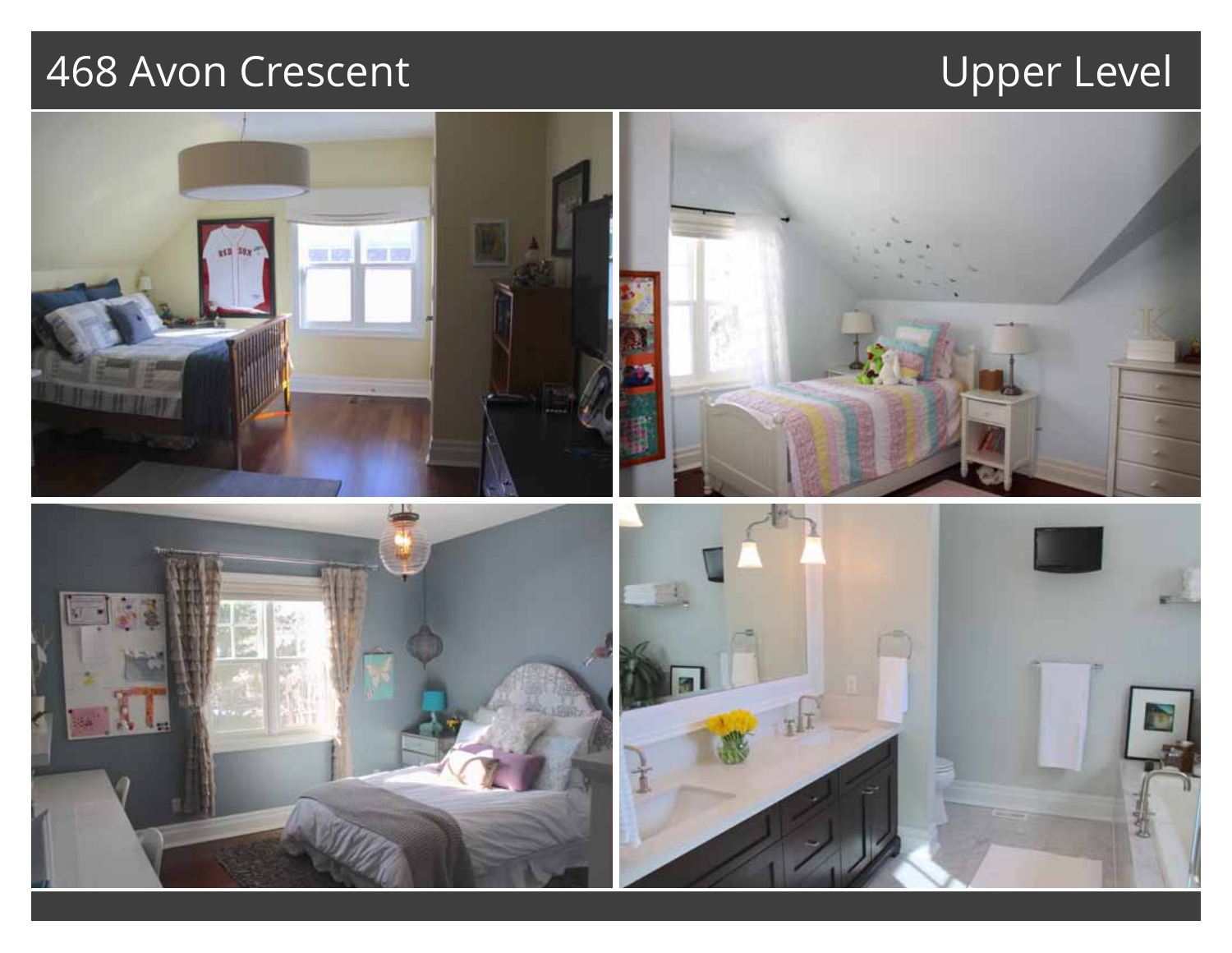## 468 Avon Crescent Lower Level

### **Recreation Room** Berber flooring, gas fireplace with white mantle, pot lights, oversized windows

**Media Room** Berber carpeting, built-in media storage with 105" screen, Mitsubishi HD projector

**Exercise/Guestroom** Berber flooring, oversized window, closet

**3pc Bath**

Tiled floor, maple vanity, laminate counter, glass enclosed shower with tile surround







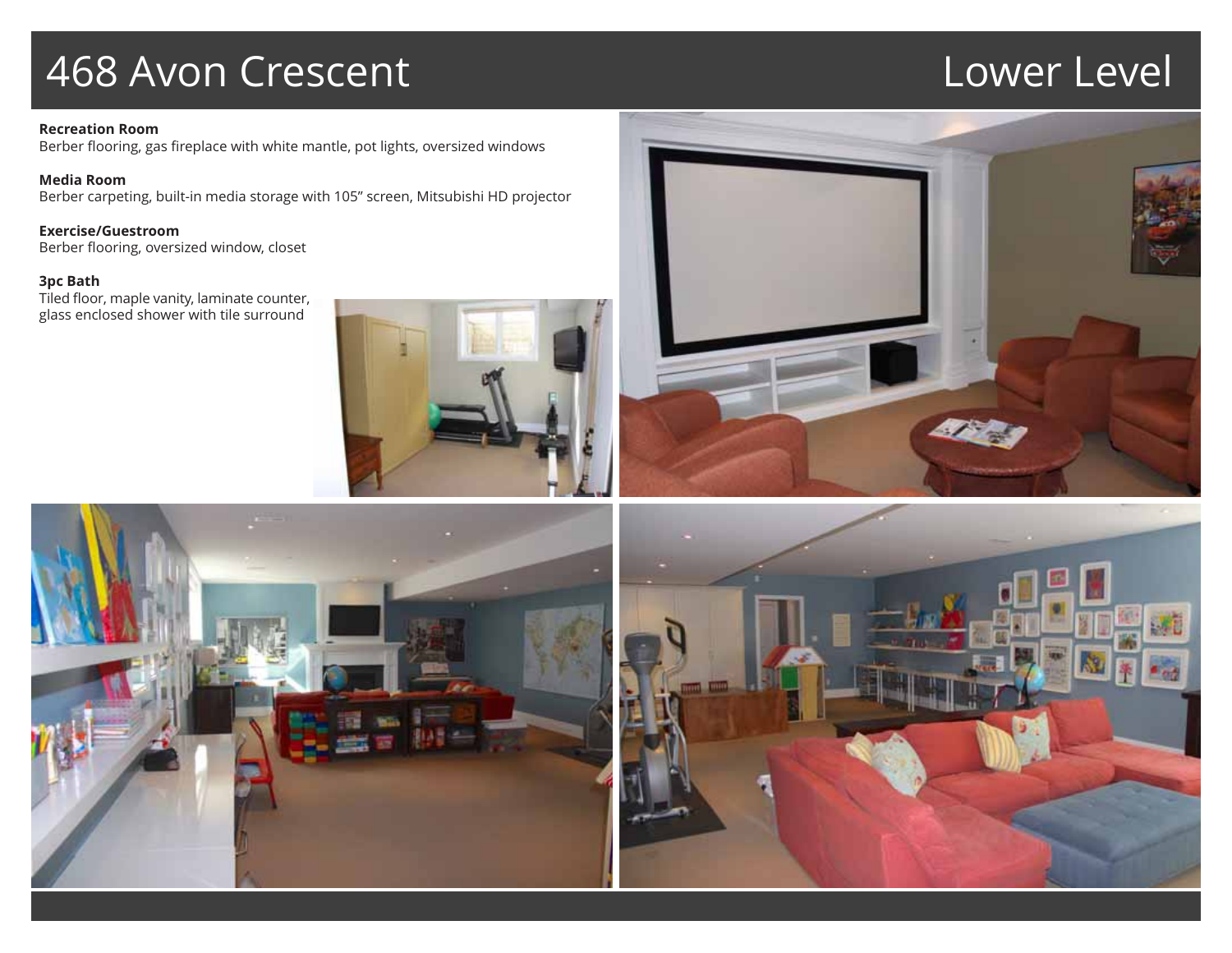## 468 Avon Crescent Exterior

## **Features**

Heated air space between garage & 2nd level bedrooms Pre-finished Maibec siding Custom made Hunter Douglas blinds Restoration Hardware Light Fixtures 9' ceilings on all levels Gas line for BBQ 200 amp service Plaster crown mouldings, 7 1/4" baseboards on main, 5 1/2" on 2nd level ADT monitored alarm system

## **Exterior**

Covered front porch with square cut flagstone 2 car garage with custom wood doors; racking system & hooks Tumbled stone walkway to rear yard Covered rear patio with square cut flagstone and tumbled stone, pendant lights and ceiling fan & speakers Inground Oasis gunite pool with stone wall water feature; safety fence & cover Fully landscaped by Intriguing Design, backyard has artificial turf; front yard and planters are irrigated Wrought iron gates and fencing

## **Lot Size: 66' x 110' 2014 Taxes: \$14,761**





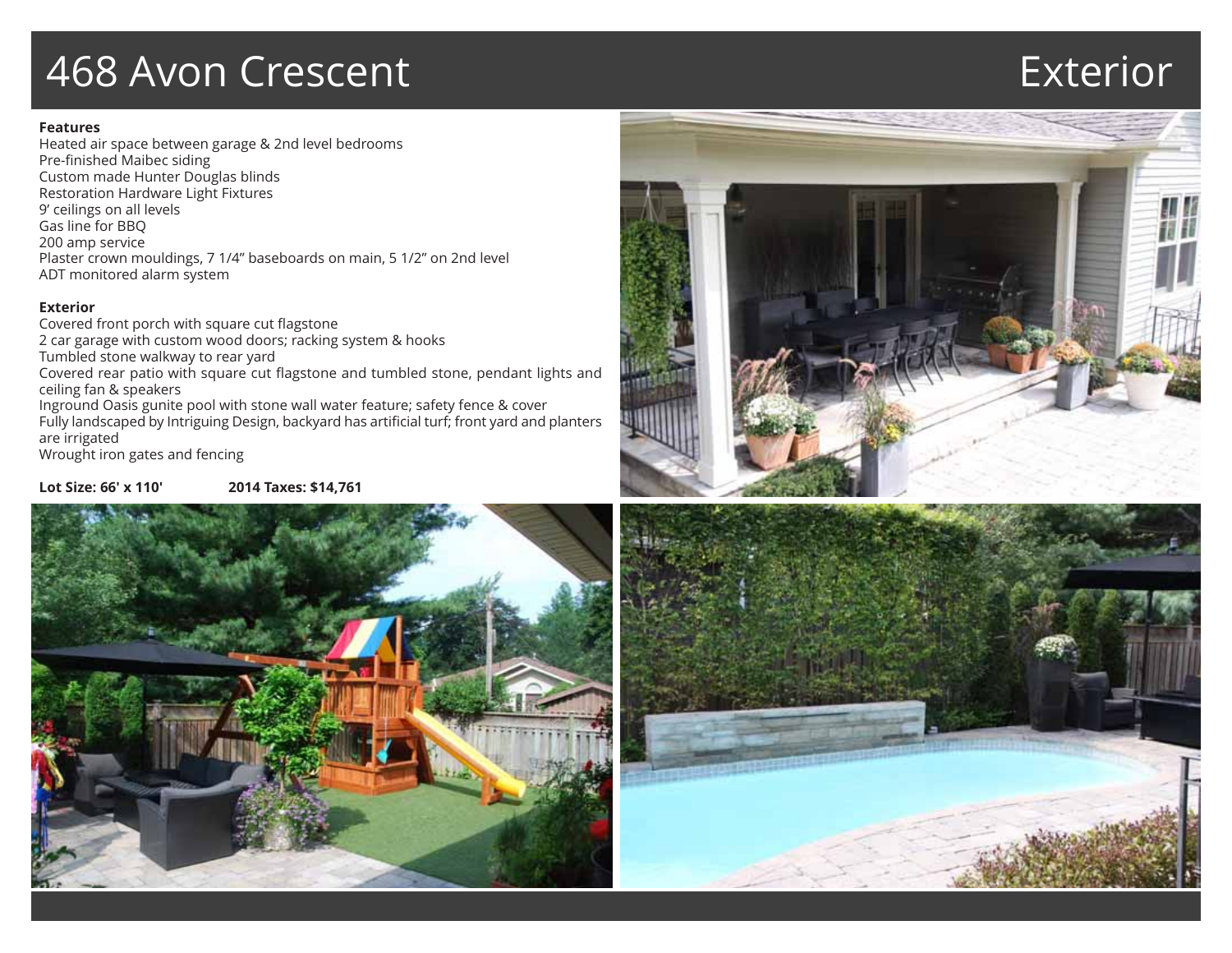## 468 Avon Crescent Main Level Floor Plan

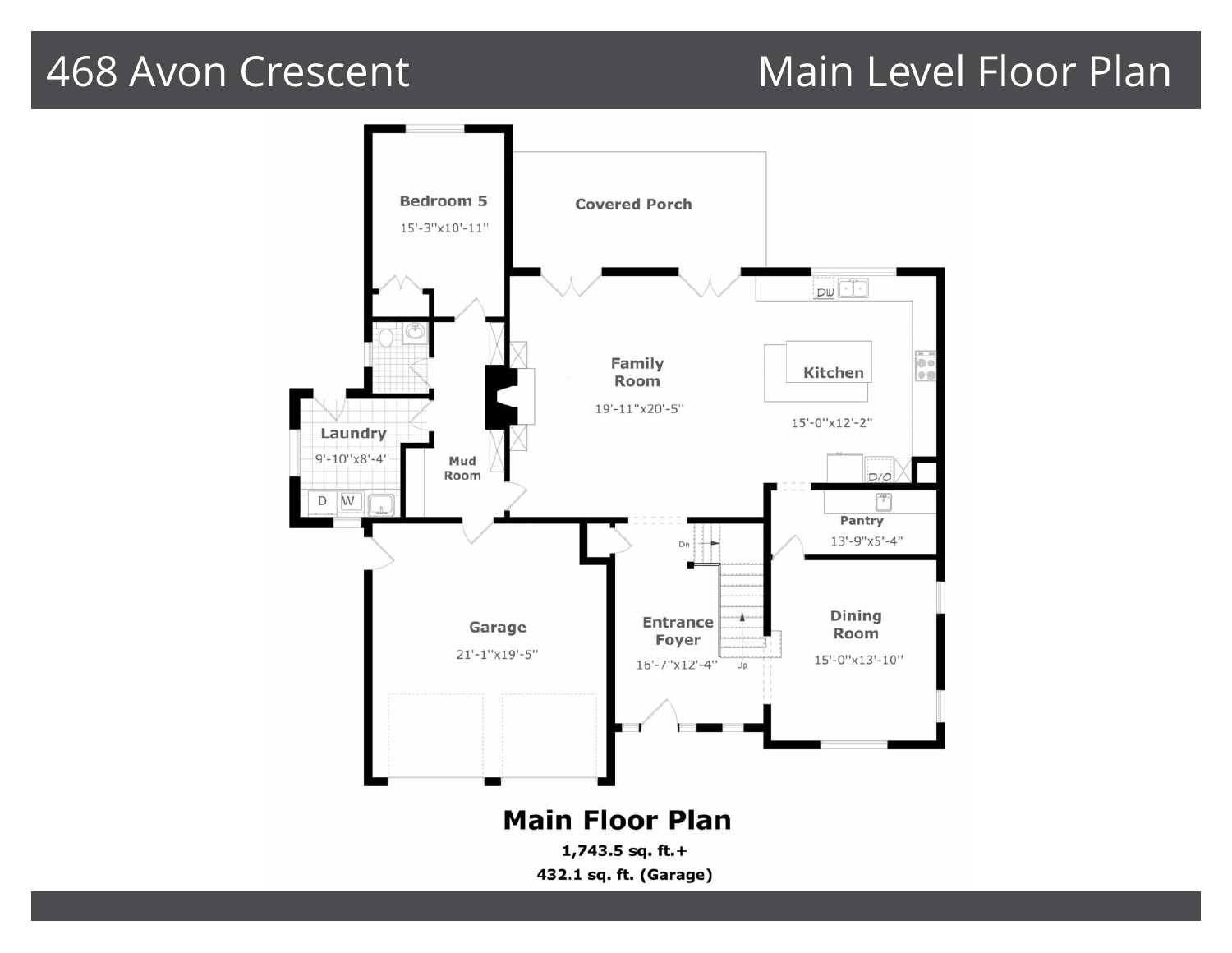## 468 Avon Crescent Upper Level Floor Plan

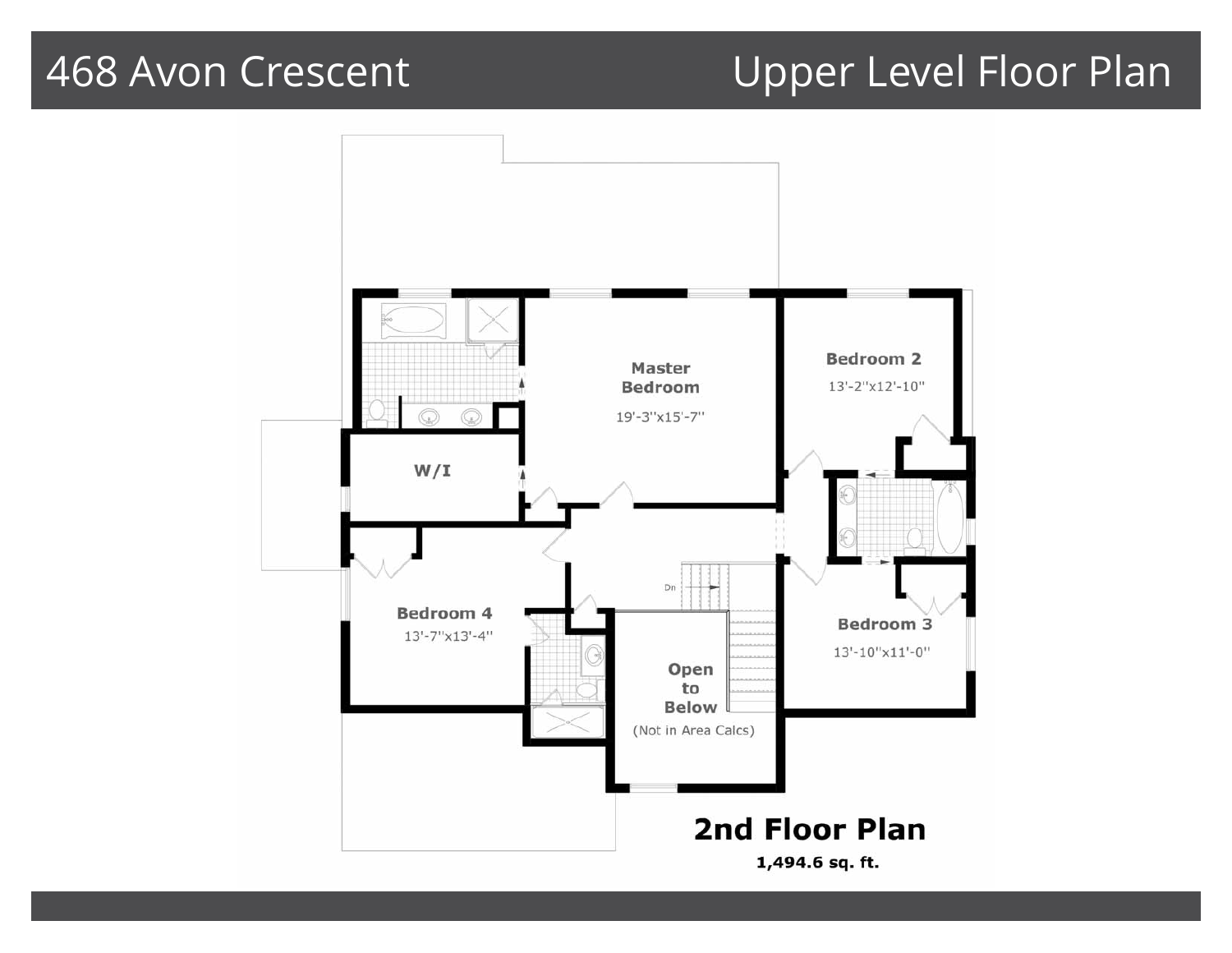## 468 Avon Crescent Lower Level Floor Plan